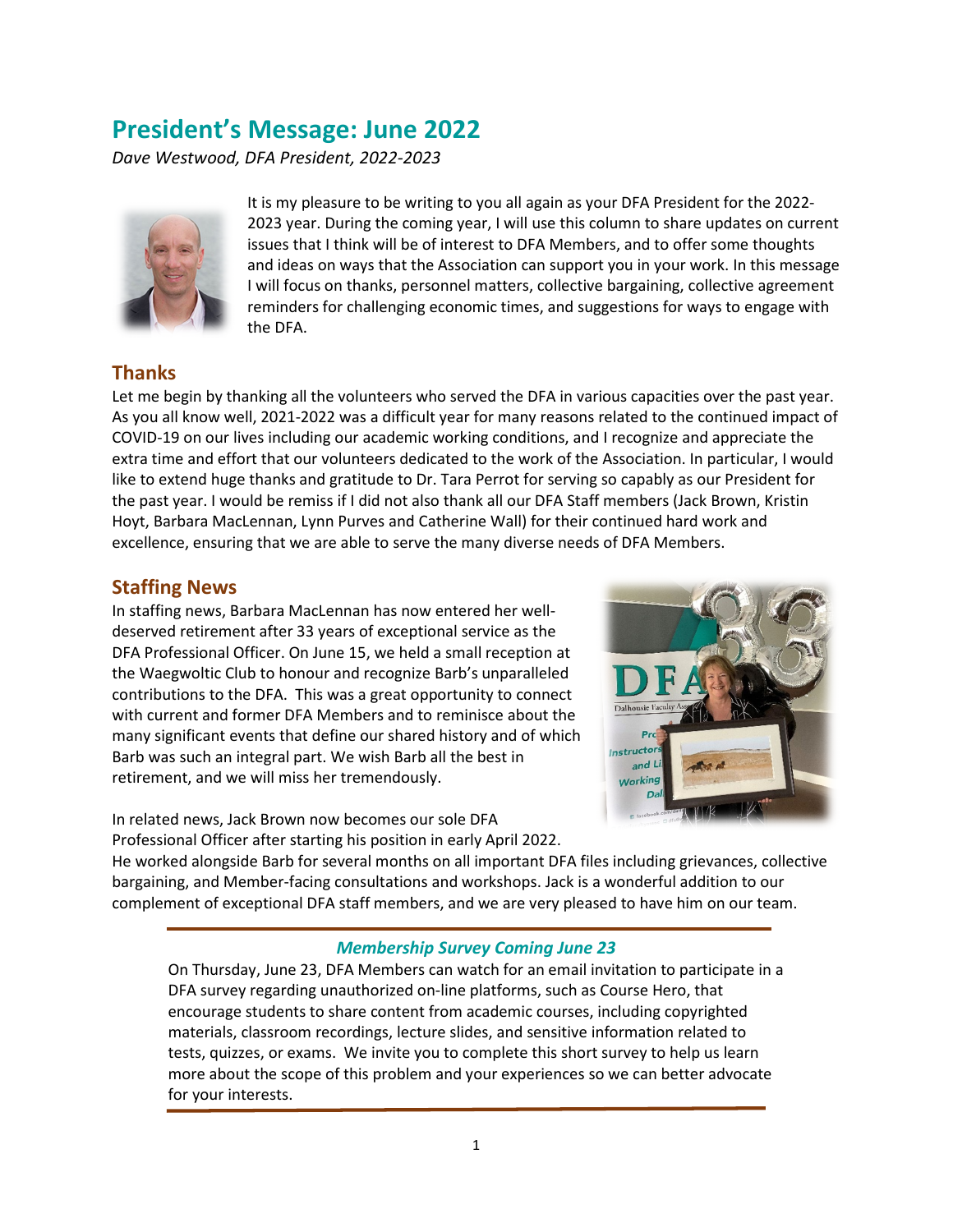## **Collective Bargaining**

Many of you are surely wondering what is happening on the collective bargaining front, as our current Collective Agreement expires at the end of this month. On April 1, 2022, the DFA gave Notice to Bargain for a new Collective Agreement, but it is proving a major challenge to schedule dates for the full DFA and Board bargaining teams due to various issues related to work and vacation schedules, and other personal factors. It seems unlikely that the teams will be able to meet before September when work schedules become more stable. As in past years, we will issue Bargaining Bulletins after each bargaining meeting to provide updates and explain the next steps of the process. In case you are wondering, even though the current agreement expires June 30, the terms and conditions of that agreement continue until a new agreement is ratified.

#### **Speak Truth to Power: Black Queer and Trans Lives Also Matter**

On Wednesday evening (6-8 pm), July 13, 2022 tune in to the 11th episode in Dalhousie University's series **Speak Truth to Power: Black Queer and Trans Lives Also Matter**. This will be a Microsoft Teams live event [https://bit.ly/3NZZKxU;](https://bit.ly/3NZZKxU) details are on Dal's Facebook Event page [https://fb.me/e/4GAehIglT.](https://fb.me/e/4GAehIglT)

Moderators/hosts: Dr. Theresa Rajack-Talley, Vice Provost, Equity & Inclusion and Dr. OmiSoore Dryden, James R. Johnston Chair in Black Canadian Studies, Dalhousie.

Panelists: Dr. Rachel Zellars, Assistant Professor, Social Justice and Community Studies, Saint Mary's University and Chris Cochrane (Elle Noir). *(Additional panel members to be confirmed.)*

Like you, we remain concerned about the harsh

economic reality of historically high levels of inflation coupled with steadily rising interest rates and the impact on your ability to make ends meet. We remain hopeful that the Board will recognize the importance of fair wage increases for DFA Members, and I can assure you that we will remind them that you are a priority and that their economic package needs to reflect that reality.

## **Collective Agreement Reminders for Challenging Economic Times**

If, like me, you are feeling the pinch on your finances as costs and interest rates continue to rise, it is worth reviewing some of the economic benefits in the Collective Agreement.

- 1. **Anomalies adjustments** Article 31A: If you think your salary might be low for your rank and Yvalue, you should consider an application to the Anomalies Fund. Have a look at the Collective Agreement to see how it works**.** Clic[k here](https://www.dal.ca/dept/senior-administration/provost-vp-academic/reports/faculty-recruitment-salaries.html) for the most recent breakdown of Y-values and salaries by Faculty.
- 2. **Special salary increases** Clause 8.01(b): If you believe you deserve a higher salary, you can consider talking to your Dean about a Special Salary Increase. The Collective Agreement states "the Board may bargain with Members with respect to upward adjustments of regular salary rate." Deans make the requests via the Provost and if the request proceeds, then the Board puts forth a motion to ABC for approval, within the parameters of the allotments for that particular year.
- 3. **Stipends for administrative service** Clause 31.46: In some units, administrative tasks and roles are routinely associated with a financial stipend. It might be worth having a conversation with your Chair or Dean about this possibility rather than simply adding work to your already full plate. Any stipend not specified by the Collective Agreement requires ABC approval.